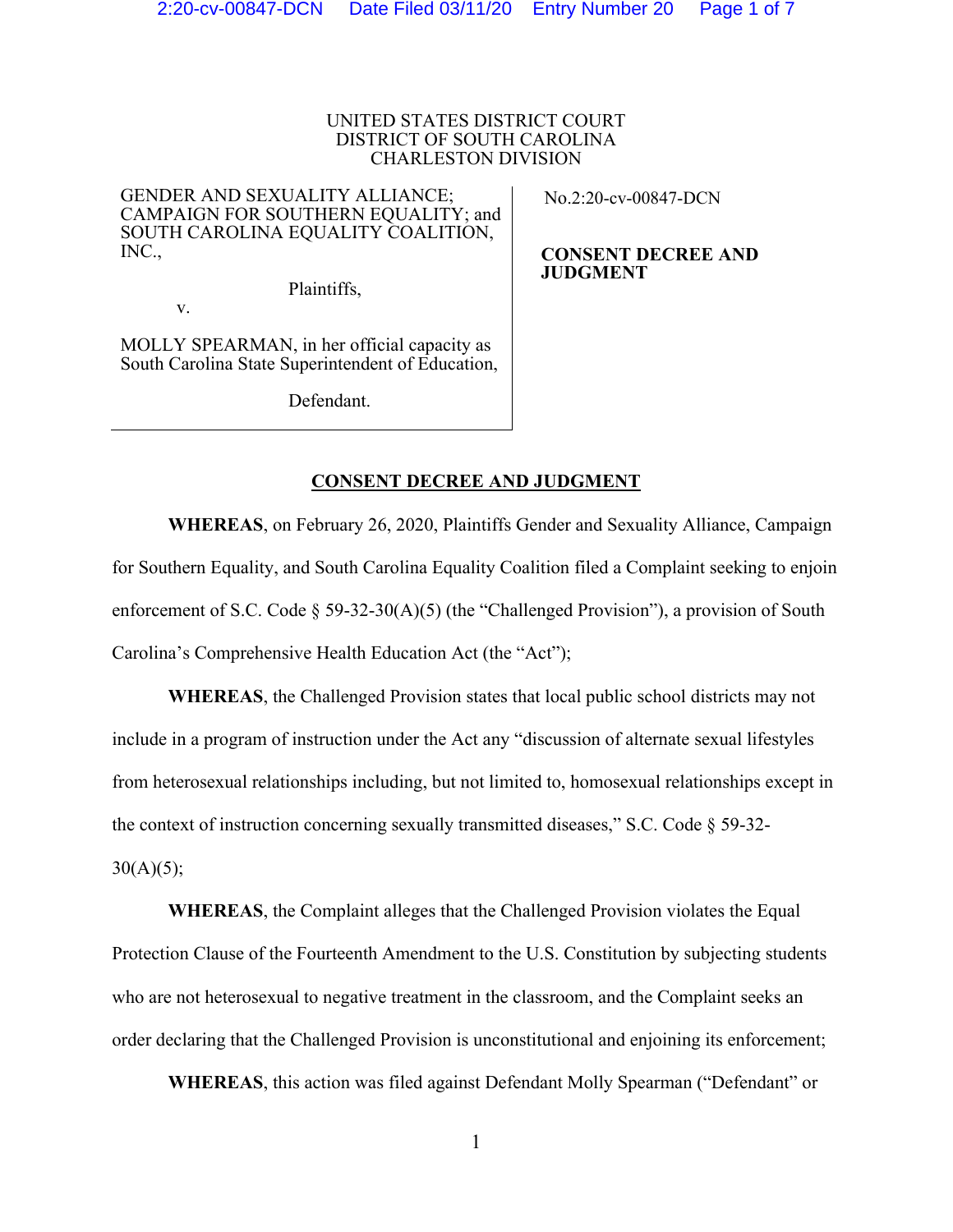### 2:20-cv-00847-DCN Date Filed 03/11/20 Entry Number 20 Page 2 of 7

"Superintendent") in her official capacity as the South Carolina State Superintendent of Education, whose responsibilities include exercising supervision over the public school system as the "chief administrative officer of the public education system of the State," S.C. Const. art. XI, § 2, and exercising authority over the State Department of Education, which is required to "assure district compliance" with the statutory requirements for comprehensive health education, as passed by the South Carolina General Assembly, S.C. Code § 59-32-60, including the Challenged Provision;

**WHEREAS**, the Act provides that comprehensive health education "is planned and carried out with the purpose of maintaining, reinforcing, or enhancing the health, health-related skills, and health attitudes and practices of children and youth that are conductive to their good health and that promote wellness, health maintenance, and disease prevention," S.C. Code  $\S$  59- $32-10(1);$ 

**WHEREAS**, the Challenged Provision restricts the discussion of "homosexual relationships" in a program of instruction under the Act, but does not contain any comparable restriction on discussion of heterosexual relationships, S.C. Code § 59-32-30(A)(5);

**WHEREAS**, the Act provides that "[a]ny teacher violating the provisions of this chapter or who refuses to comply with the curriculum prescribed by the school board as provided by this chapter is subject to dismissal," S.C. Code § 59-32-80;

**WHEREAS**, the South Carolina Attorney General's Office issued an opinion on February 18, 2020 stating that "a court likely would conclude that § 59-32-30(A)(5) violates the Equal Protection Clause," and concluding that "a court is likely to adopt the analysis that Section 59-32-30(A)(5) overtly discriminates on the basis of sexual orientation" and "would likely determine that such discrimination does not serve a legitimate state interest";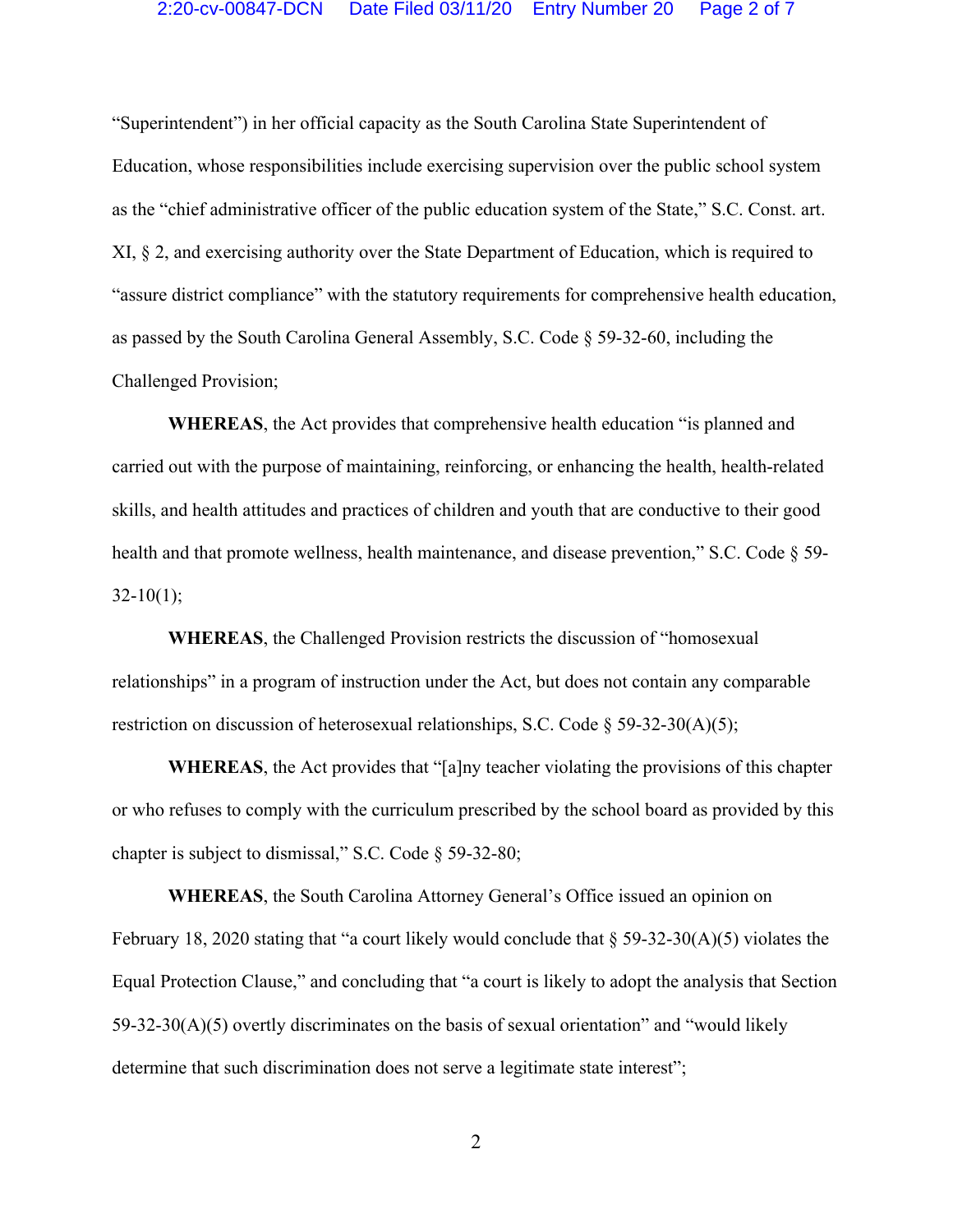**WHEREAS**, the parties agree that  $\S$  59-32-30(A)(5) is a classification based on sexual orientation that is not rationally related to any legitimate state interest, and thus cannot satisfy any level of judicial review under the Equal Protection Clause;

**WHEREAS**, the parties have conferred and negotiated in good faith, and to avoid the burden, delays, and costs of litigation, and to efficiently and expeditiously promote the parties' shared goal of ensuring that all public school students in South Carolina are afforded the rights guaranteed by the Equal Protection Clause, the parties consent to the terms of this Consent Decree and Judgment;

**WHEREAS**, the parties wish to record the interpretation of  $\S$  59-32-30(A)(5) set forth in this Consent Decree and Judgment and effect a binding and enforceable resolution of the claims by Plaintiffs against Defendant with respect to  $\S$  59-32-30(A)(5);

**WHEREAS**, the parties freely consent to entry of the Consent Decree and Judgment and acknowledge that it is a final and binding judgment dispositive of all claims raised by Plaintiffs against Defendant with respect to S.C. Code  $\S$  59-32-30(A)(5);

**WHEREAS**, the undersigned representatives of the parties certify that they are authorized to enter into and consent to the terms and conditions of the Consent Decree and Judgment and to execute and legally bind the parties to it;

**WHEREAS**, after reviewing the terms of this Consent Decree and Judgment, the Court finds them to be fair, adequate, and reasonable, and not illegal, a product of collusion, or against the public interest;

### **ACCORDINGLY, THE COURT ORDERS, ADJUDGES, and DECREES:**

1. This Court has subject-matter jurisdiction over this action under 28 U.S.C. §§ 1331 and 1343.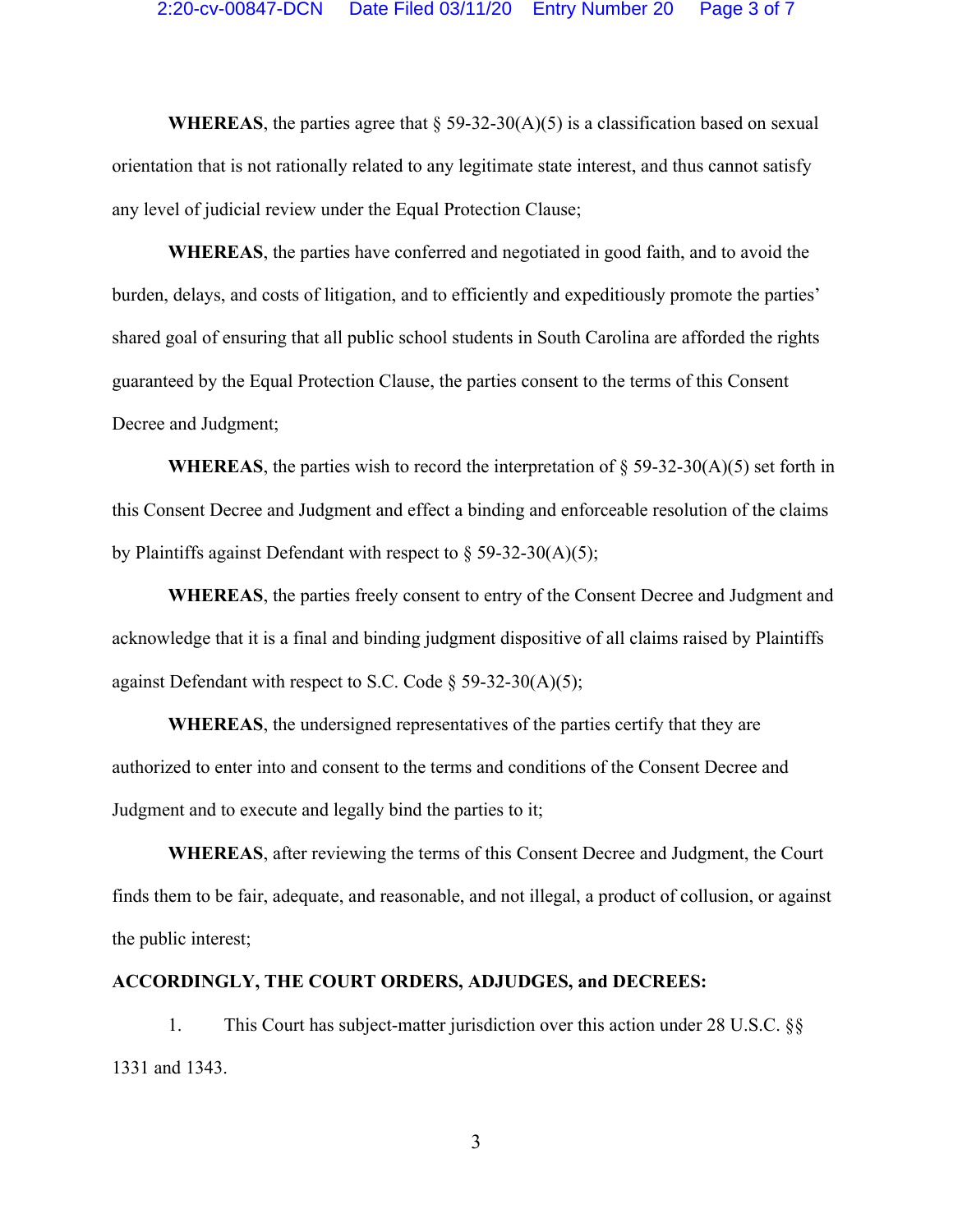# 2:20-cv-00847-DCN Date Filed 03/11/20 Entry Number 20 Page 4 of 7

2. Venue is proper in this District under 28 U.S.C. § 1391(b) because Defendant resides in the District of South Carolina and the events or omissions giving rise to Plaintiffs' claims took place in the District of South Carolina.

3. The Equal Protection Clause of the Fourteenth Amendment to the U. S. Constitution provides that "[n]o state shall . . . deny to any person within its jurisdiction the equal protection of the laws." The Challenged Provision, S.C. Code  $\S$  59-32-30(A)(5), is a classification based on sexual orientation that is not rationally related to any legitimate state interest, and thus cannot satisfy any level of judicial review under the Equal Protection Clause.

4. The Superintendent and the Superintendent's officers, assigns, successors, agents, employees, attorneys, and other persons who are acting in concert or in participation with each or any of them, are permanently enjoined from enforcing, applying, or relying on S.C. Code. § 59-  $32-30(A)(5)$ .

5. The duties and obligations of this Consent Decree and Judgment are placed on the South Carolina Superintendent of Public Education in her official capacity and not in her individual capacity. The Consent Decree and Judgment names Superintendent Molly Spearman, the Superintendent of Schools when this action was commenced. If and when Ms. Spearman is no longer Superintendent of Schools, the duties and obligations of this Consent Decree and Judgment shall apply to any successor to the position of the South Carolina Superintendent of Public Education as long as the current version of S.C. Code  $\S$  59-32-30(A)(5) remains in the South Carolina Code.

6. Defendant Superintendent shall ensure, to the fullest extent of her authority under applicable law that instruction under the Comprehensive Health Education Act be designed and implemented without regard to S.C. Code  $\S$  59-32-30(A)(5). This includes, at a minimum, that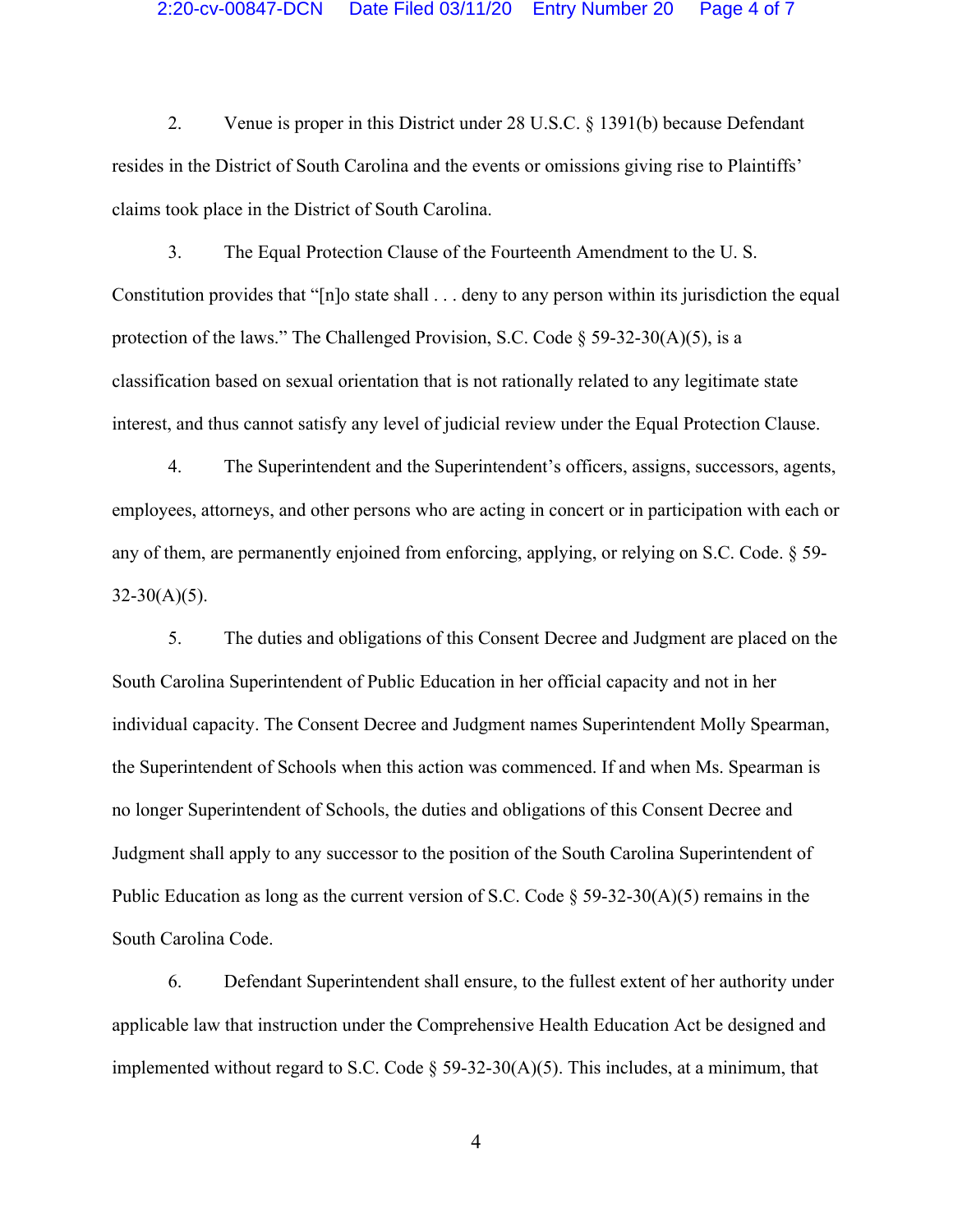#### 2:20-cv-00847-DCN Date Filed 03/11/20 Entry Number 20 Page 5 of 7

all future policies (including but not limited to regulations, practices, guidelines, curriculum standards, accreditation materials, and training materials) of Defendant, her agents and employees, and the South Carolina Department of Education, shall be consistent with this Consent Decree and Judgment.

7. Within 60 days of entry of this Consent Decree and Judgment, the Superintendent shall issue a Superintendent Memorandum (Memorandum) to all members of the State Board of Education and the superintendents of every public school district in South Carolina. The Memorandum will, at the minimum: (1) include a copy of this Consent Decree; (2) state that S.C. Code § 59-32-30(A)(5) may no longer be enforced, applied, or relied on by any person or entity, including but not limited to local school districts, local school district boards, and public school administrators and teachers; and (3) direct that instruction under the Comprehensive Health Education Act be designed and implemented without regard to S.C. Code  $\S$  59-32-30(A)(5).

8. Within 60 days of the entry of this Consent Decree and Judgment, the Superintendent shall also provide notice to the public on the websites of the State Board of Education and State Department of Education that will, at a minimum: (1) provide that S.C. Code  $\S 59-32-30(A)(5)$  may no longer be enforced, applied, or relied on by any person or entity, including but not limited to local school districts, local school district boards, and public school administrators and teachers; (2) provide that instruction under the Comprehensive Health Education Act must be designed and implemented without regard to S.C. Code § 59-32- 30(A)(5); and (3) link to a copy of this Consent Decree and Judgment. This notice will remain on the State Board of Education's and State Department of Education's website so long as the current version of S.C. Code  $\S$  59-32-30(A)(5) remains in the South Carolina Code.

9. The parties shall each bear their own attorneys' fees, expenses, and costs with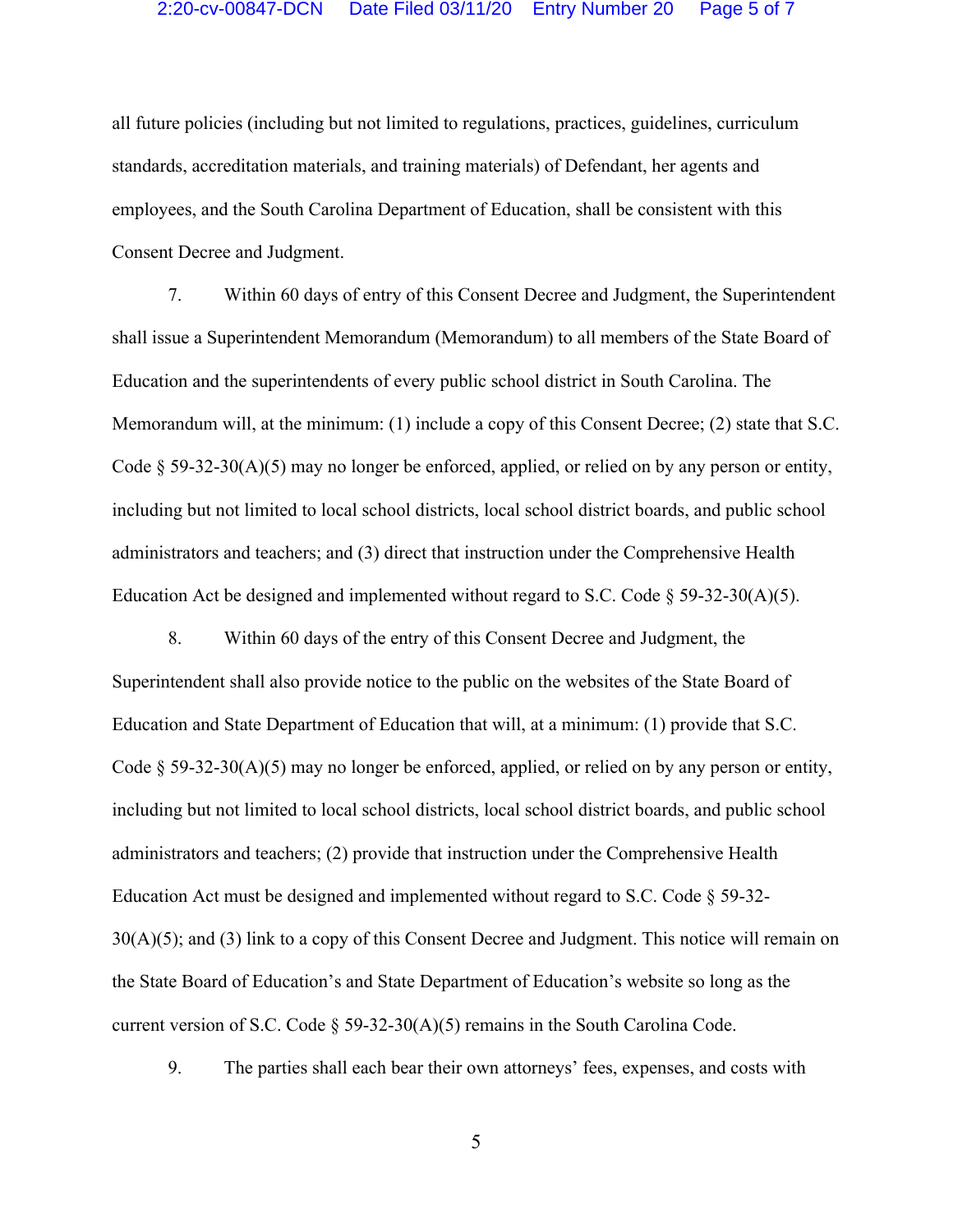respect to this action.

10. The Consent Decree and Judgment shall become final for all purposes on entry of judgment, and the parties waive any right to appeal or to seek review of this judgment by a higher court. The parties agree to defend the Consent Decree and Judgment against any future challenge to it.

11. If any provision of this Consent Decree is later determined by any court to be unenforceable, the other terms of this Consent Decree shall nonetheless remain in full force and effect.

12. The Court enters final judgment in this action. The Court retains jurisdiction over the parties to enforce, construe, and apply the terms of this Consent Decree and Judgment and decide any dispute that may arise under it.

**IT IS SO ORDERED.** 

 $\sim$   $\sim$   $\sim$   $\sim$   $\sim$ 

 David C. Norton United States District Judge

March 11, 2020 Charleston, South Carolina